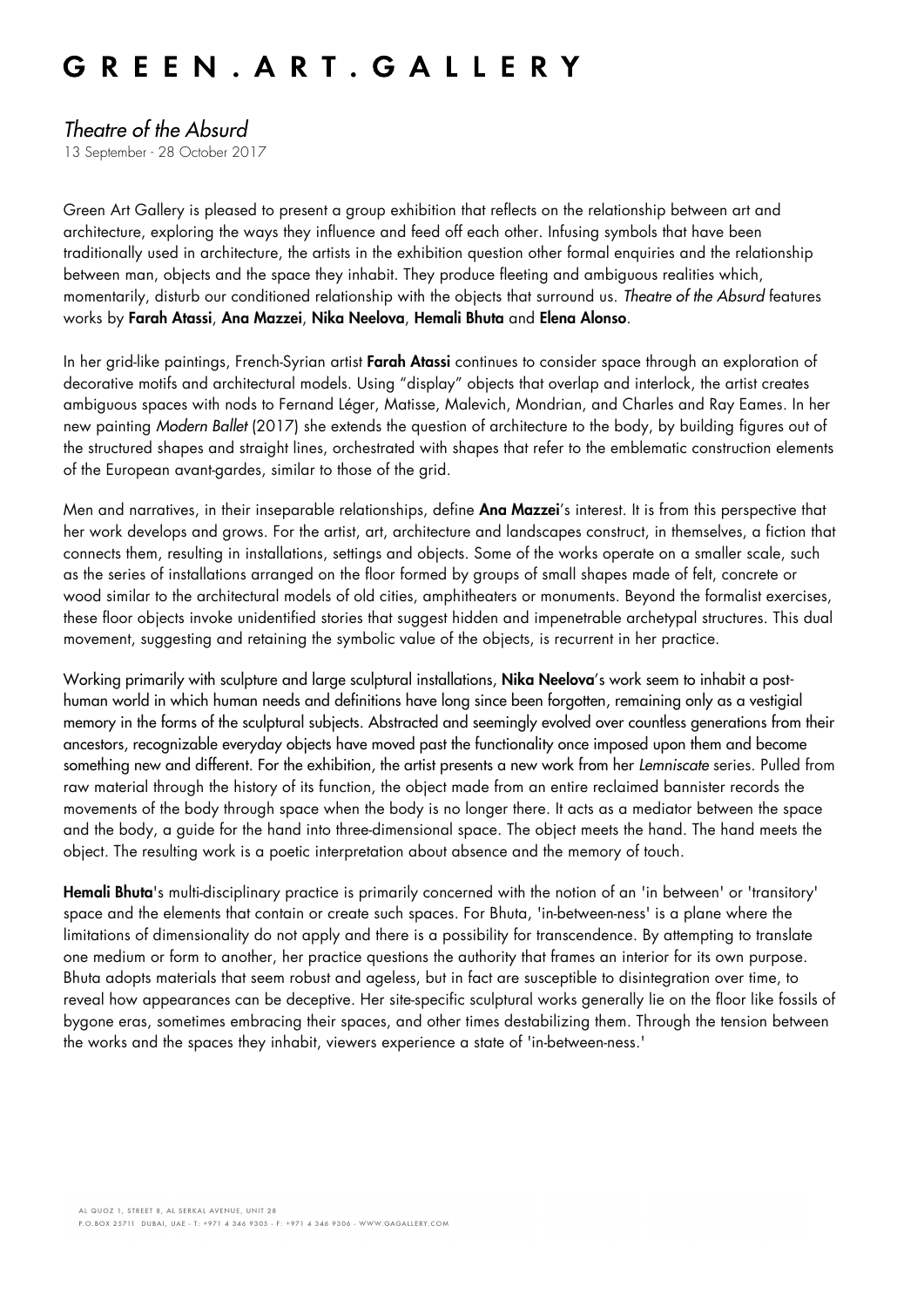# GREEN. ART. GALLERY

Since its inception, **Elena Alonso's** drawing practice has continuously redefined its own formal limits. The artist cultivates an ambiguous terrain in her iconography, somewhere between geometric abstraction and organic representation with allusions to the body. While using the language of other disciplines such as architecture, design and handicrafts she liberates them from their inherent practical use. This uncertainty of function is in contrast with the power of her meticulous compositions that pay strong attention to problems connected to our relationship with our surrounding. The materials used in the process further accentuate the ambiguity of the composition. Thus the drawings oscillate in a tension between precision and strangeness, the essential and the ornamental, and the abstract meaning of notations and methods used in the representation of architecture.

#### Artists' Biographies

Farah Atassi (b. 1981, Brussels, Belgium) lives and works in Paris where she completed her studies at the Ecole Nationale supérieure des Beaux Arts in 2005.

Recent solo exhibitions include Ghebaly Gallery, LA, Xippas Gallery, Paris and Geneva; Extra City Kunstal, Antwerp, Belgium; Galerie Michel Rein, Brussels, Belgium; Le Grand Café, Saint Nazaire Art Center, France; and Le Portique, Contemporary Art Center, Le Havre, France. Select institutional exhibitions include Musée d'Art Moderne et Contemporain de Strasbourg, France; Biennale of Painting, Roger Raveel Museum, Machelen-Zulte, Belgium; MAC/VAL, Val-de-Marne, France; Centre Pompidou, Paris, France; Musée Régional d'Art Contemporain Languedoc-Roussillon, Sérignan, France; Musée des Beaux-arts de Libourne, France; Palais d'Iéna, Paris, France; Biennale de Curitiba, Brazil; and Palais de Tokyo, Paris, France. In 2013, Atassi was nominated for the Prix Marcel Duchamp, and in 2012, she was named the winner of the Jean-Francois Prat Prize in France. Her work has been featured in Artforum, Frieze Magazine, and ArtPress, among other publications. Atassi's first bilingual monograph was published by Les Presses du Réel in 2015.

Ana Mazzei (b.1980, São Paulo) is based in São Paulo, Brazil. She has completed a BFA in Visual Arts at the Fundação Armando Alvares Penteado (FAAP) and a MA in Visual Poetics at UNICAMP.

In 2013 she was selected for the residence at Cité des Arts - Paris and in 2012 was a participant in the Independent Study Program at Escola São Paulo (PIESP) directed by Adriano Pedrosa. Recent solo exhibitions include *Ghost Studies*, Almine Rech Gallery, New York (2017); *Demasque et nu*, Galerie Emmanuel Herve, Paris (2016); and *Se disser que fui Passaro*, Galeria Jaqueline Martins, São Paulo (2014). She participated in the 32nd Sao Paolo Biennial curated by Adriano Pedrosa in 2016.

Elena Alonso (b.1981, Madrid) lives and works in Madrid where she graduated with a degree in Fine Art from the Complutense University of Madrid.

Her work has been featured in solo exhibitions at Espacio Valverde (2016); Museo ABC (2015); Sala de Arte Joven, as part of the programme 9 (2011); at A.C. Mediodía Chica (2010); and at the Cable Factory in Helsinki (Paredes de piel, 2007). She has recently been awarded several distinctions and grants including the Contemporary Creation Grant from Matadero Madrid to produce the project Objeto de duda. Her work is in several private and public collections including Collection Xavier Guerrand-Hermes, Paris, Collection De la Puente, Lima, Museo de Obra Gráfica Palacio de San Clemente, Cuenca and the Museo Fundación Antonio Pérez, Cuenca.